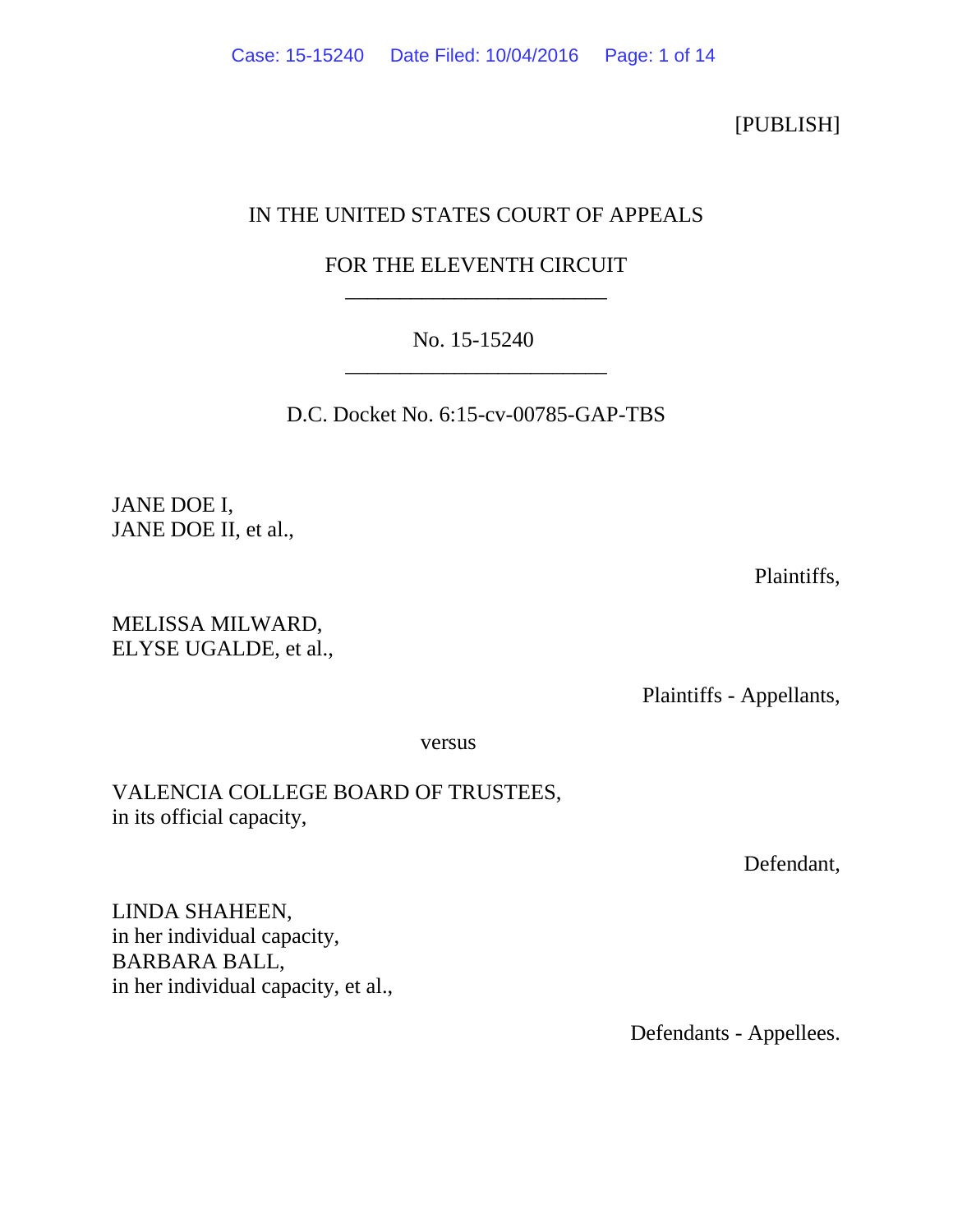Appeal from the United States District Court for the Middle District of Florida

\_\_\_\_\_\_\_\_\_\_\_\_\_\_\_\_\_\_\_\_\_\_\_\_

\_\_\_\_\_\_\_\_\_\_\_\_\_\_\_\_\_\_\_\_\_\_\_\_

(October 4, 2016)

Before MARCUS and WILIAM PRYOR, Circuit Judges, and LAWSON,[\\*](#page-1-0) District Judge.

WILLIAM PRYOR, Circuit Judge:

This appeal requires us to decide two issues: whether student speech that objects to the pedagogy of officials of a public college is "school-sponsored" expression under the First Amendment and whether an invasive ultrasound constitutes a "search" under the Fourth Amendment when performed for instructional reasons instead of investigative or administrative reasons. After several employees of Valencia College encouraged students to submit voluntarily to invasive ultrasounds performed by peers as part of a training program in sonography, some students objected. The employees then allegedly retaliated against the objecting students and successfully pressured two students to undergo the procedure. The students filed a complaint against the employees, which the district court dismissed for failure to state a claim. Because the district court erroneously classified the students' speech as school-sponsored expression and the

<span id="page-1-0"></span> <sup>\*</sup> Honorable Hugh Lawson, United States District Judge for the Middle District of Georgia, sitting by designation.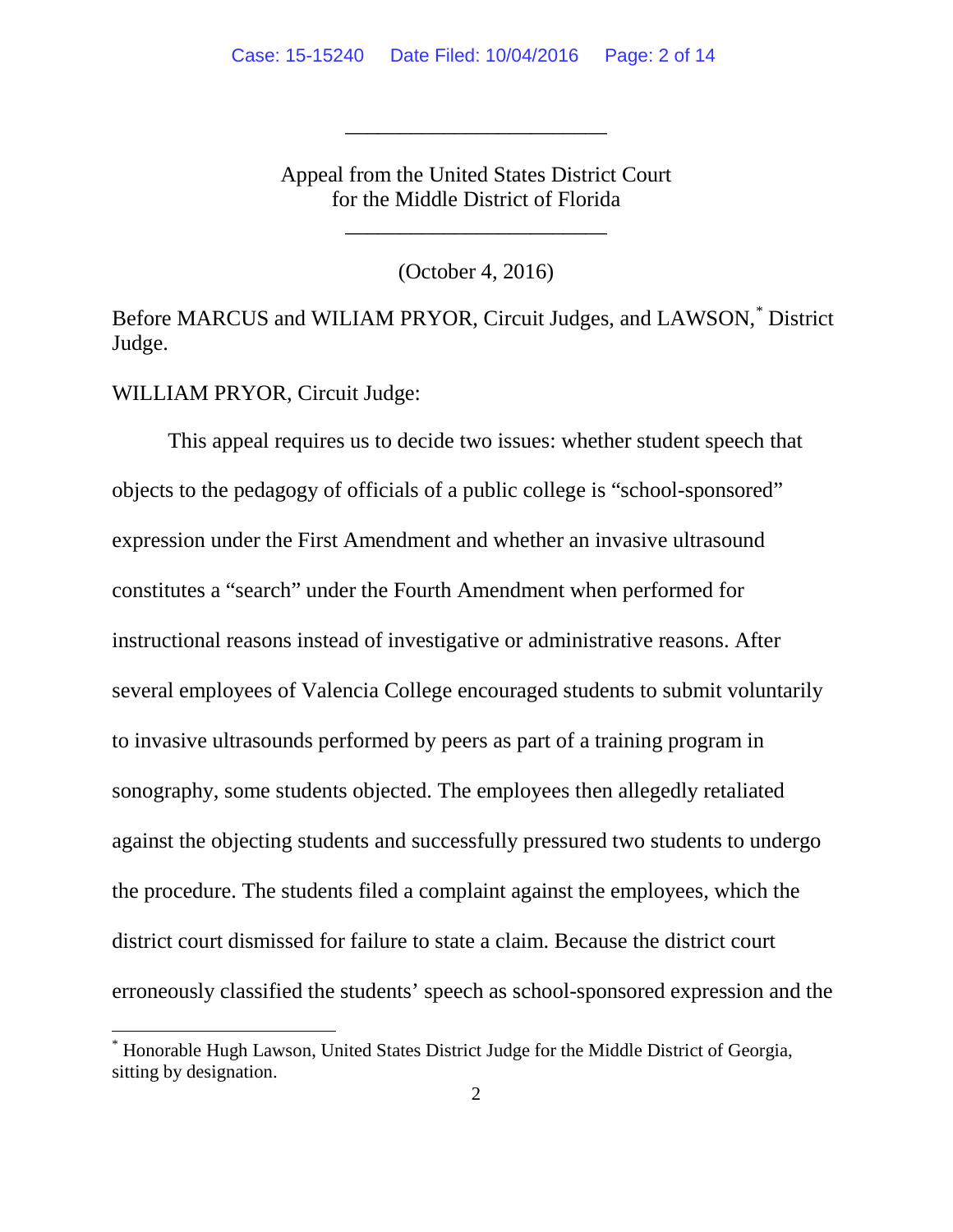district court erroneously ruled that the ultrasound was not a search under the Fourth Amendment, we vacate the order dismissing the complaint and remand for further proceedings.

#### **I. BACKGROUND**

When reviewing an appeal from a dismissal for failure to state a claim, we accept all allegations in the complaint as true. The students—Melissa Milward, Elyse Ugalde, and Ashley Rose—are former sonography students at Valencia College, a public college in Florida. The sonography program at Valencia is highly competitive and admits only 12 students per year. At the time, Barbara Ball was the chair of the program, Linda Shaheen was the clinical and laboratory coordinator, Maureen Bugnacki was a laboratory technician, and Suda Amodt was a laboratory and physics instructor. Each employee is a defendant in this appeal. All three students quit the program because the employees had their students perform transvaginal ultrasounds on each other and retaliated against the students for objecting.

A transvaginal ultrasound is used to detect problems with a woman's fertility, among other uses. It requires inserting a probe into the vagina, which allows the sonographer to see the woman's cervix and other reproductive organs. Receiving a transvaginal ultrasound is invasive and can be embarrassing. One of the students who would perform the procedure was male. The probe is also rather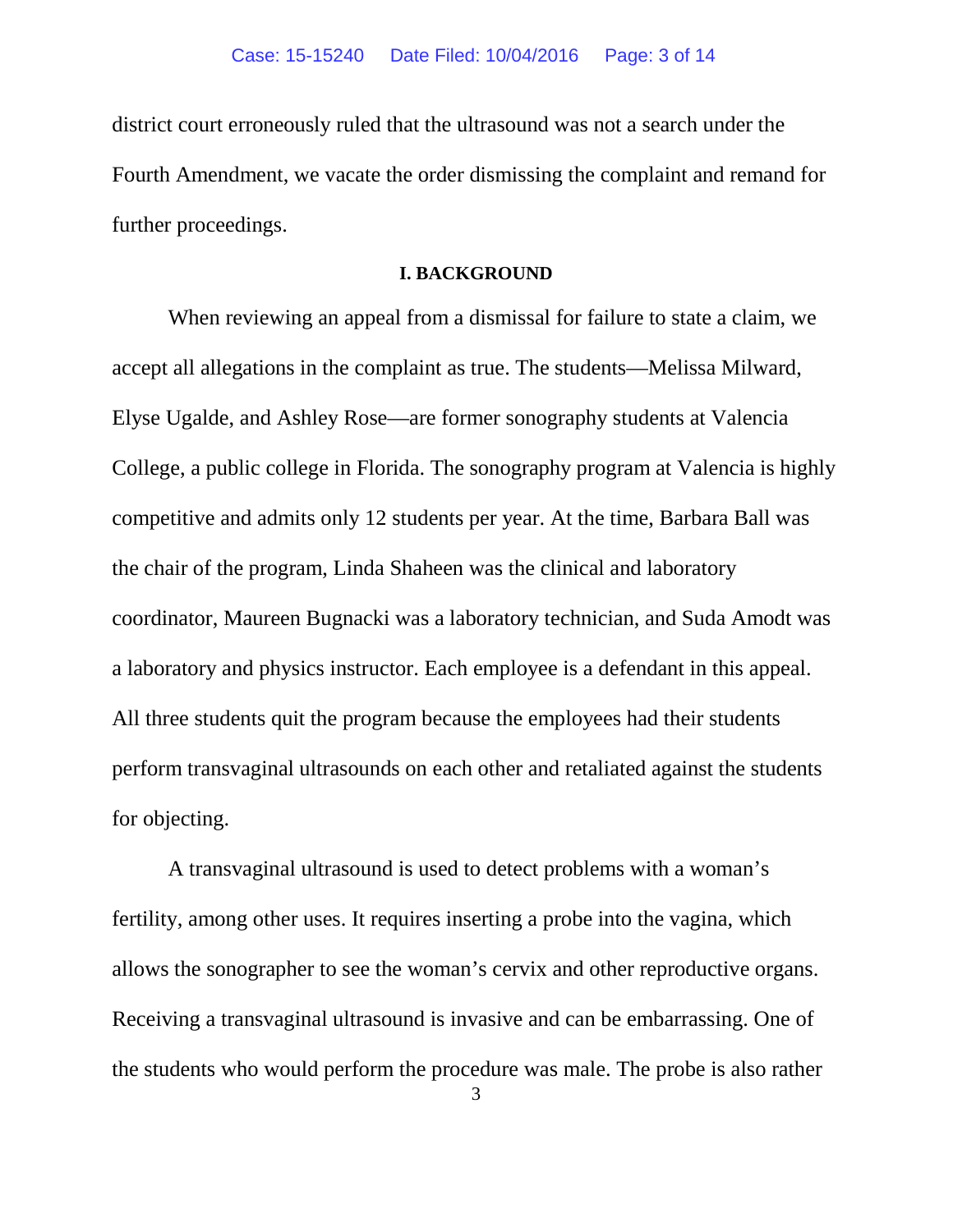large and can be painful for some women. It requires heavy lubrication, and sometimes the technician will stimulate the patient to help insert the probe.

Although the transvaginal ultrasounds were purportedly voluntary, in practice, the employees required students to perform them on each other. At the orientation for new students, a second-year student explained that the employees believed female students should undergo the procedure to become better technicians. If students refused, the employees would browbeat them and threaten their academic standing as well as their future careers. For example, when Milward and Ugalde complained to Ball about the ultrasounds, Ball told them they could find another school if they did not wish to be probed. When Milward complained to Shaheen about the ultrasounds, Shaheen responded that she would suffer academically and professionally if she refused to participate. The employees also threatened to lower the students' grades, and Bugnacki threatened to blacklist them at the local hospitals. Milward and Ugalde eventually submitted to the transvaginal ultrasounds. But Rose refused. As punishment, the employees did not allow Rose to watch the other students perform the ultrasounds. Amodt also threatened to bar Rose from a local hospital, gave Rose two failing grades, and yelled at Rose for an hour until she had a panic attack.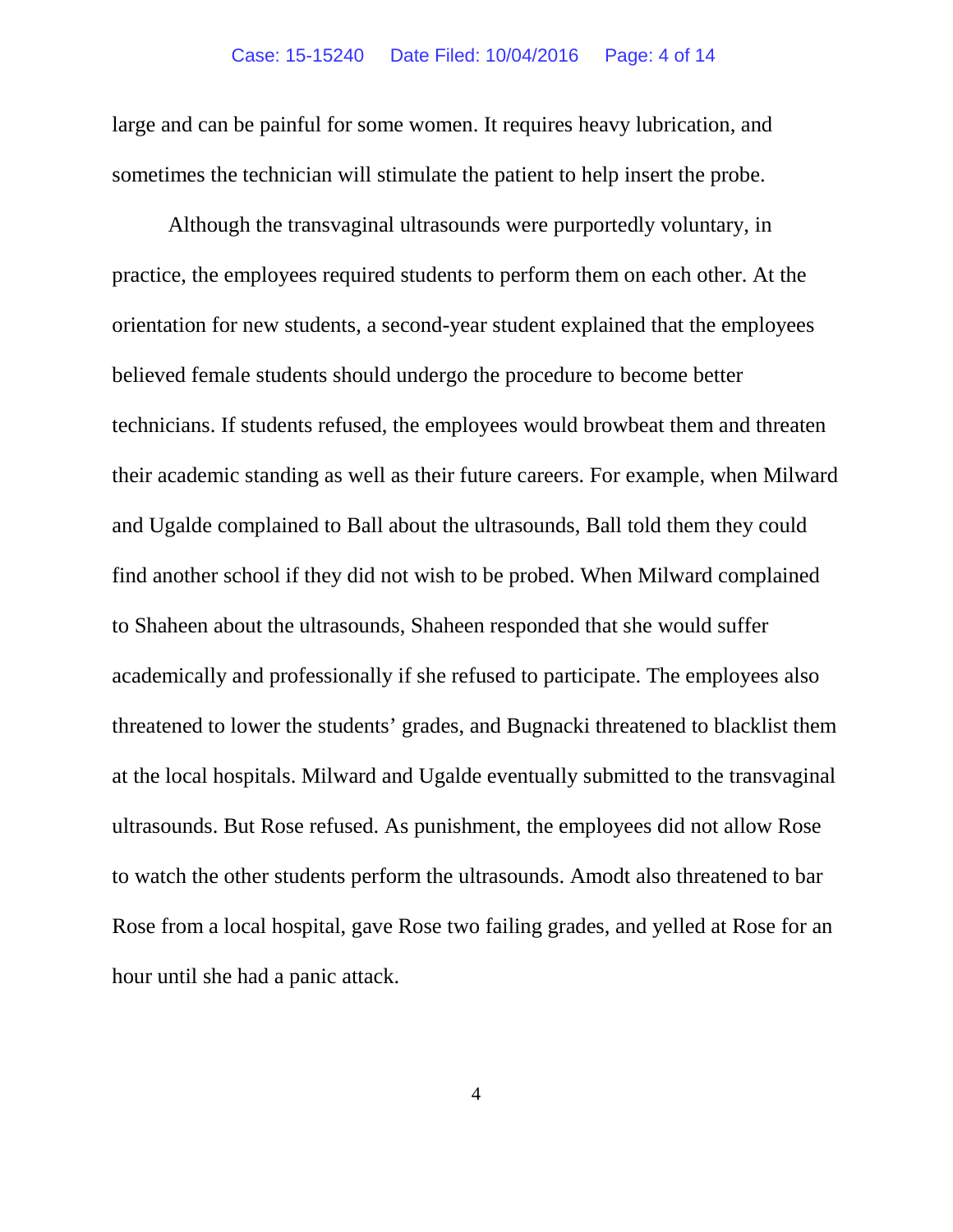In May 2015, the students sued Ball, Shaheen, Bugnacki, Amodt, and the Board of Trustees of Valencia College. The Board is no longer a party. In their second amended complaint, the students allege that the employees violated their rights under the First and Fourth Amendments, 42 U.S.C. § 1983. Specifically, all three students allege that the employees retaliated against them for speaking out against the ultrasounds, and Milward and Ugalde also allege that the ultrasounds were an unconstitutional search. The students also allege that the employees conspired to violate their rights, 42 U.S.C. § 1983. The students seek compensatory damages, punitive damages, injunctive relief, and fees and costs. Shortly after the students filed their complaint, the employees ended peer-to-peer transvaginal ultrasounds.

The district court dismissed the students' complaint for failure to state a claim. The district court rejected the students' claim under the First Amendment because they had not engaged in protected speech. The district court concluded that under the test from *Hazelwood School District v. Kuhlmeier*, 484 U.S. 260 (1988), the students' speech enjoyed only limited protection and could be overridden by the employees' legitimate pedagogical choices. The district court also rejected the students' claim under the Fourth Amendment because the transvaginal ultrasounds were not a search. A search must be "motivated by investigatory or administrative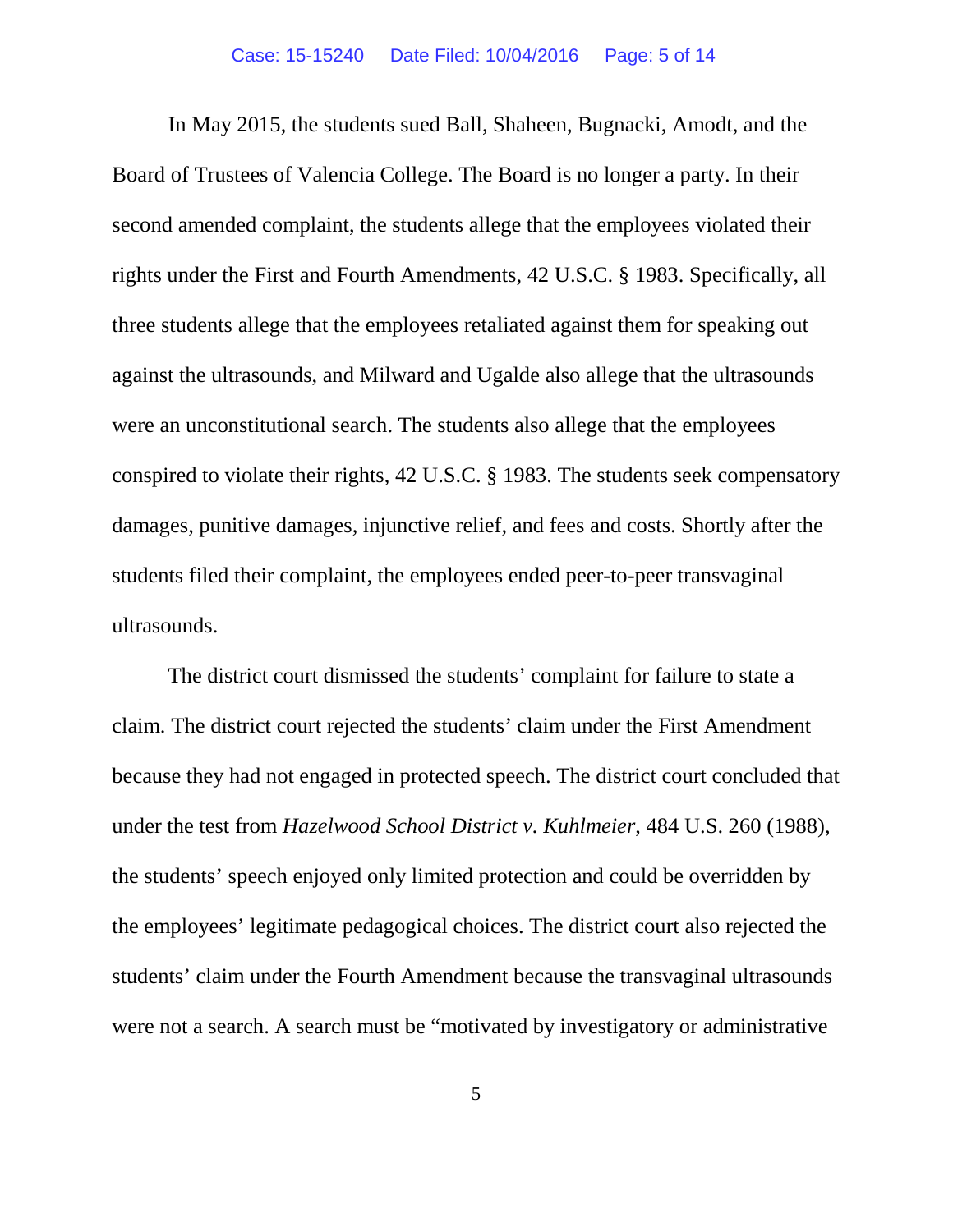purposes," according to the district court, and the transvaginal ultrasounds were done for educational purposes only. *Milward v. Shaheen*, 148 F. Supp. 3d 1341, 1348 (M.D. Fla. 2015). Because the district court ruled that the employees did not violate the students' constitutional rights, the district court also rejected the conspiracy claim and held that the employees were entitled to qualified immunity. *Id*.

#### **II. STANDARD OF REVIEW**

"We review *de novo* the dismissal of a complaint for failure to state a claim, and we accept all plausible factual allegations in the complaint." *Evanto v. Fed. Nat'l Mortg. Ass'n*, 814 F.3d 1295, 1297 (11th Cir. 2016).

#### **III. DISCUSSION**

We divide our discussion into two parts. First, we explain why the district court erroneously classified the students' speech as "school-sponsored" expression. Second, we explain why the district court erroneously concluded that an invasive ultrasound conducted for instructional reasons is not a search under the Fourth Amendment.

*A. The District Court Erroneously Classified the Speech As School-Sponsored Expression.*

The students argue that the employees violated the First Amendment by retaliating against them for speaking out against the transvaginal ultrasounds. "To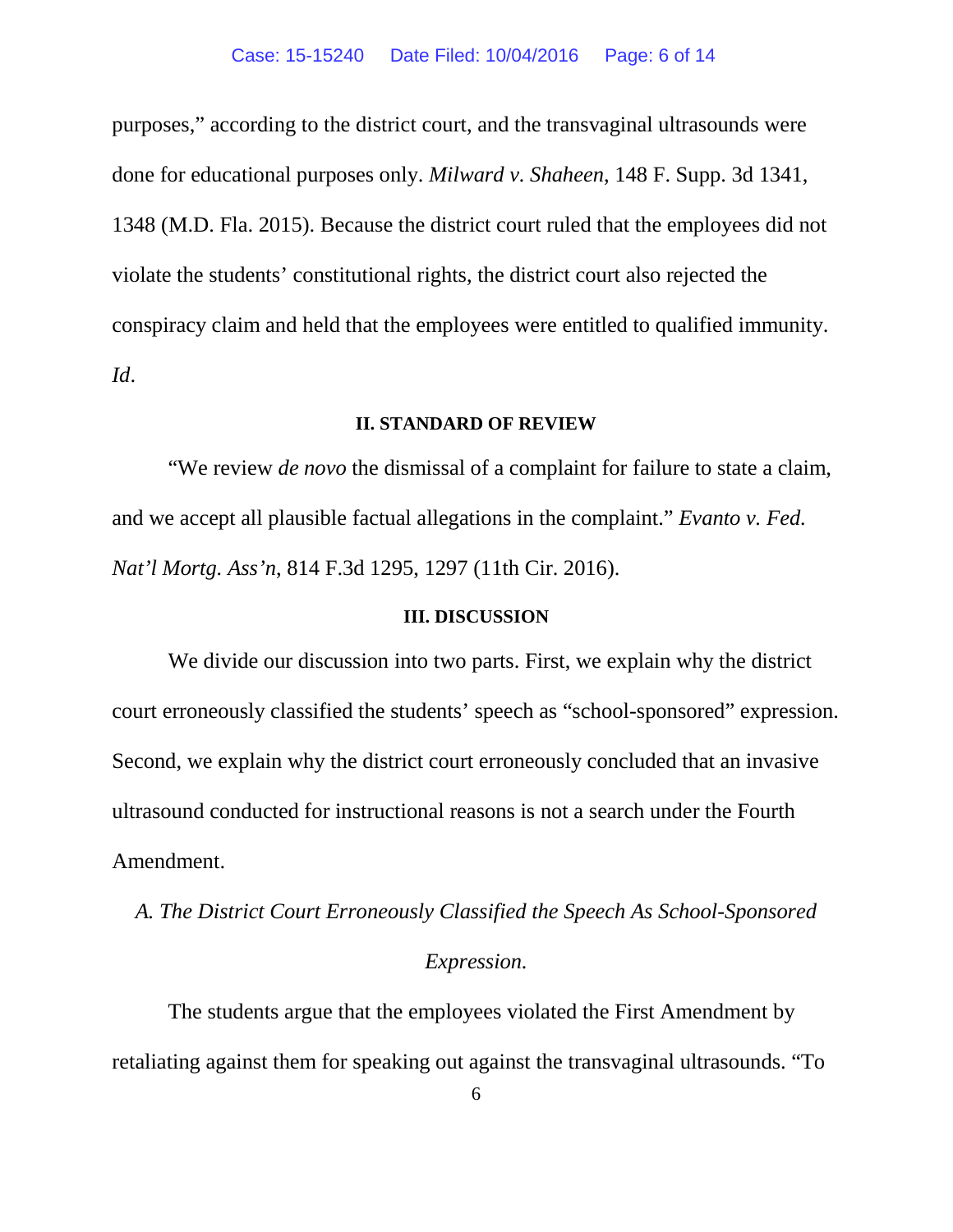establish a First Amendment retaliation claim, the plaintiff must show 'first, that his speech or act was constitutionally protected; second, that the defendant's retaliatory conduct adversely affected the protected speech; and third, that there is a causal connection between the retaliatory actions and the adverse effect on speech.'" *Keeton v. Anderson-Wiley*, 664 F.3d 865, 878 (11th Cir. 2011) (quoting *Bennett v. Hendrix*, 423 F.3d 1247, 1250 (11th Cir. 2005)). The employees argue, and the district court agreed, that the students' speech is not protected under the First Amendment.

The parties primarily disagree about how to classify the students' speech. In evaluating student speech, we consider "the special characteristics of the school environment." *Tinker v. Des Moines Indep. Cmty. Sch. Dist*., 393 U.S. 503, 506 (1969). We identify four classifications of student speech in the classroom: "vulgar expression, pure student expression, government expression, and school-sponsored expression." *Bannon v. Sch. Dist. of Palm Beach Cty.*, 387 F.3d 1208, 1213 (11th Cir. 2004). Pure student expression is "student expression that merely happens to occur on the school premises." *Id*. It is governed by the standard in *Tinker*. That is, "schools must tolerate such expression unless they can reasonably forecast that the expression will lead to 'substantial disruption of or material interference with school activities.'" *Id*. (quoting *Tinker*, 393 U.S. at 514). School-sponsored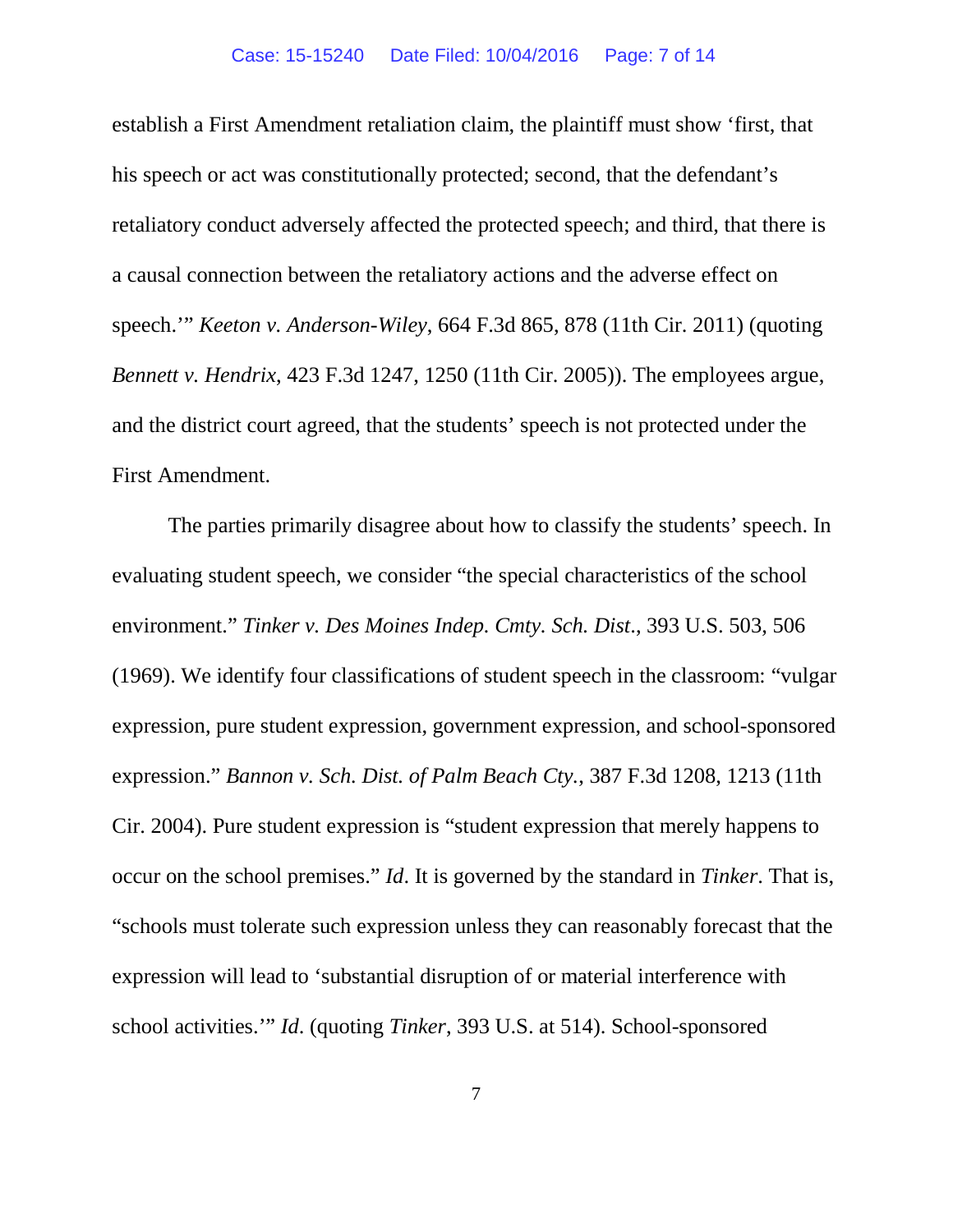#### Case: 15-15240 Date Filed: 10/04/2016 Page: 8 of 14

expression, by contrast, includes only expressive activities that meet three qualifications: 1) "students, parents, and members of the public might reasonably perceive [the activity] to bear the imprimatur of the school"; 2) the faculty supervises the activity; and 3) the activity, by design, imparts knowledge or skills to students or audiences. *Hazelwood*, 484 U.S. at 271. It is governed by the standard in *Hazelwood*: "schools may censor [it] so long as their actions are reasonably related to legitimate pedagogical concerns." *Bannon*, 387 F.3d at 1213– 14.

The district court assessed the students' speech under *Hazelwood*, but that framework does not apply to this appeal. The speech at issue—the students' complaints to the employees about the transvaginal ultrasounds—is not schoolsponsored expression. Private complaints from individual students do not "bear the imprimatur of the school." *See id.* at 1214. The employees rely on our decision in *Keeton*, which applied *Hazelwood* to a college student who wanted to counsel students that "it was not okay to be gay" during the college's training program for future counselors. 664 F.3d at 868. But counseling by a student-counselor during a college's training program bears the imprimatur of the school. *See id*. at 875 ("[T]he clinical practicum, which Keeton seeks to participate in, is a 'schoolsponsored expressive activit[y],' as those who receive counseling in the program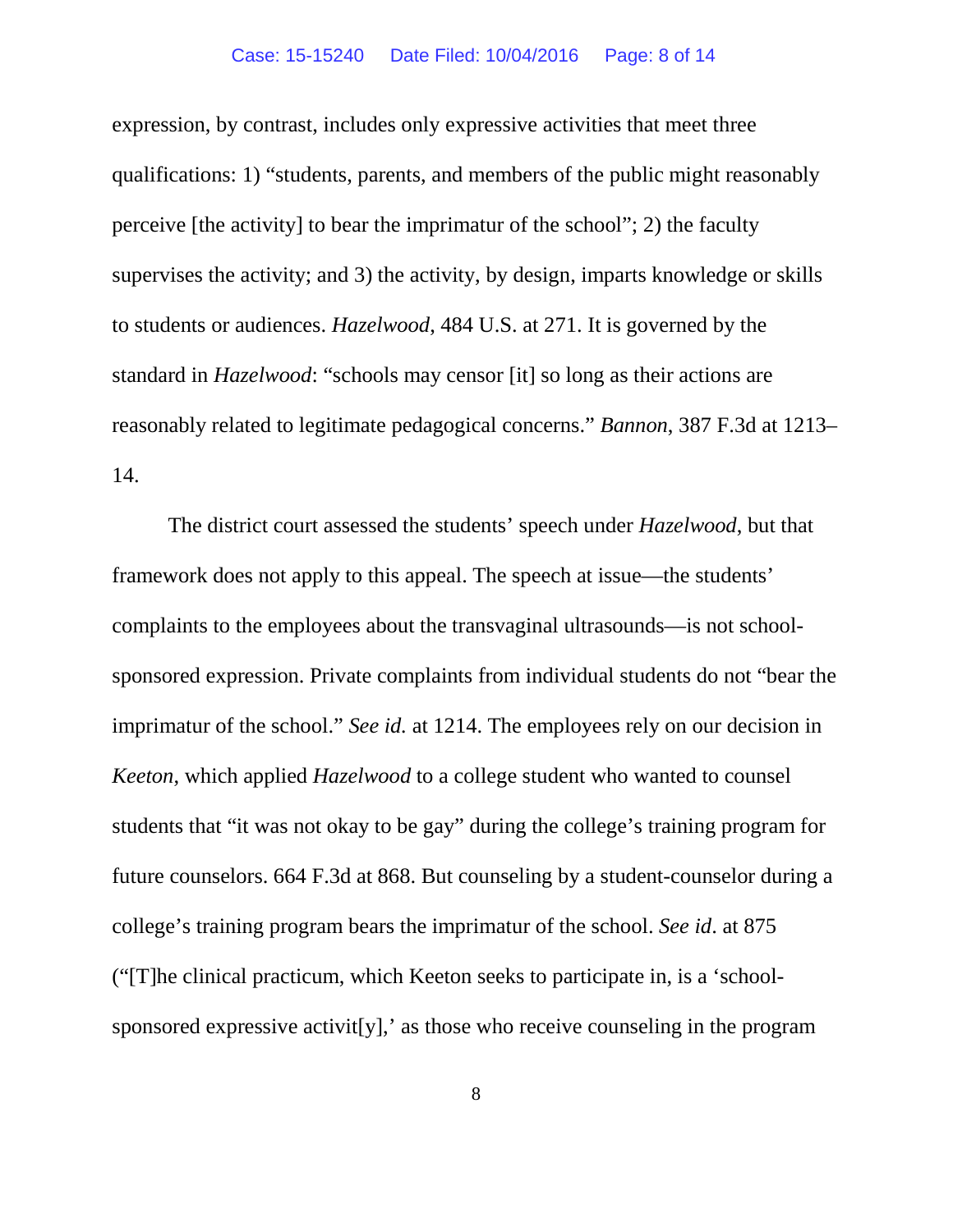#### Case: 15-15240 Date Filed: 10/04/2016 Page: 9 of 14

and members of the general public 'might reasonably perceive [it] to bear the imprimatur of the school.'" (second and third alterations in original) (quoting *Hazelwood*, 484 U.S. at 271)). Additionally, a student-counselor's participation in a college training program is both "supervised by faculty members and designed to impart particular knowledge or skills." *Id.* In this appeal, the students' objections did not bear the imprimatur of the school, were not supervised by faculty, and were not designed to impart particular knowledge or skills.

Instead of assessing the students' speech as school-sponsored expression under *Hazelwood*, the district court should have evaluated it as pure student expression under *Tinker* because it "merely happen[ed] to occur on the school premises." *Bannon*, 387 F.3d at 1213. Accordingly, the employees must tolerate the students' complaints about the transvaginal ultrasounds "unless they can reasonably forecast that the expression will lead to 'substantial disruption of or material interference with school activities.'" *Id.* (quoting *Tinker*, 393 U.S. at 514). We vacate the order dismissing the students' claim under the First Amendment.

#### *B. The Ultrasounds Were Searches Under the Fourth Amendment*.

Milward and Ugalde argue that the transvaginal ultrasounds were an unconstitutional search under the Fourth Amendment. The employees argue, and the district court agreed, that no search occurred because the transvaginal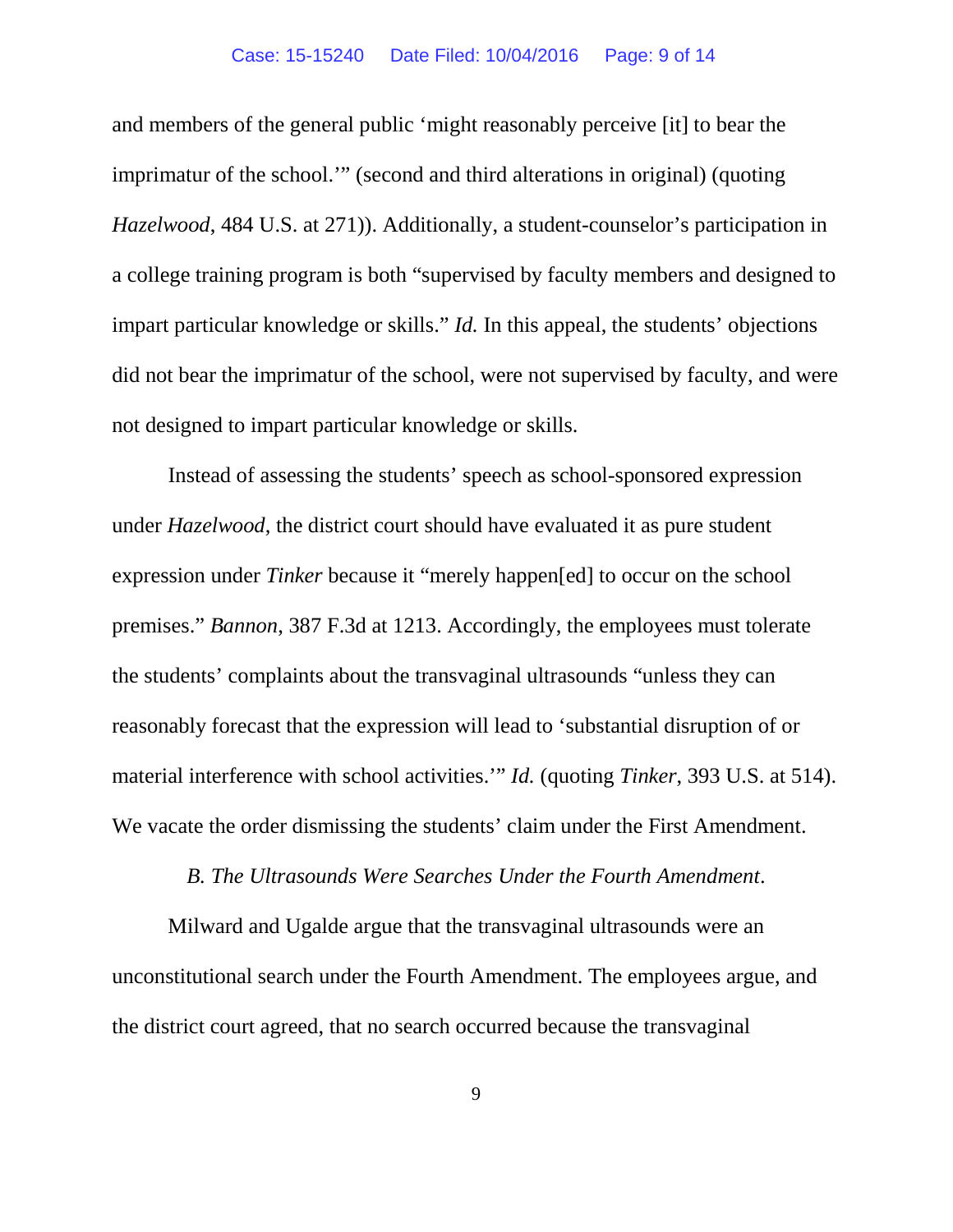ultrasounds had no "investigative" or "administrative" purpose. The district court erred.

Inserting a probe into a woman's vagina is plainly a search when performed by the government. Where the government physically intrudes on a subject enumerated within the Fourth Amendment, such as a person, a search "has undoubtedly occurred." *United States v. Jones*, 132 S. Ct. 945, 950–51 & n.3 (2012). The Supreme Court has long recognized that compelled blood and urine tests implicate the Fourth Amendment. *Skinner v. Ry. Labor Executives' Ass'n*, 489 U.S. 602, 616 (1989) (citing *Winston v. Lee*, 470 U.S. 753, 760 (1985); *Schmerber v. California*, 384 U.S. 757, 767–68 (1966)). Even under the broader test that a "search" is "any governmental act that violates a reasonable expectation of privacy," *O'Rourke v. Hayes*, 378 F.3d 1201, 1207 (11th Cir. 2004), each ultrasound clearly constituted a search. "[I]t is obvious" that the "compelled intrusio[n] into the body . . . infringes an expectation of privacy that society is prepared to recognize as reasonable." *Skinner*, 489 U.S. at 616 (internal quotation marks and citations omitted).

Although the employees did not conduct the transvaginal ultrasounds to discover violations of the law, the word "search" in the Fourth Amendment does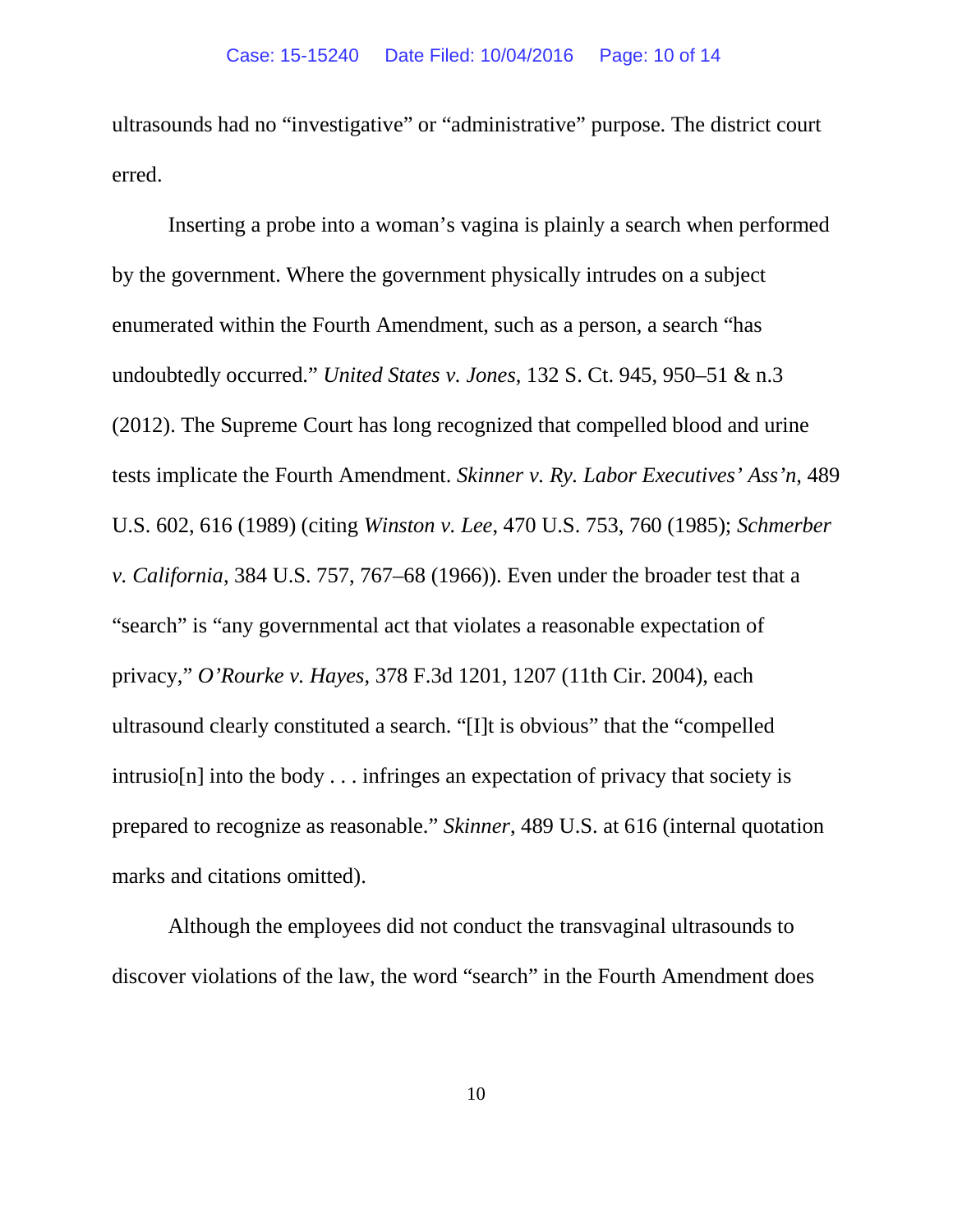not contain a purpose requirement. The Supreme Court explained in *Soldal v. Cook* 

*County* why such a requirement would be anomalous:

[T]he *reason* why an officer might enter a house or effectuate a seizure is *wholly irrelevant* to the threshold question whether the [Fourth] Amendment applies. What matters is the intrusion on the people's security from governmental interference. Therefore, the right against unreasonable seizures would be no less transgressed if the seizure of the house was undertaken to collect evidence, verify compliance with a housing regulation, effect an eviction by the police, *or on a whim, for no reason at all*. As we have observed on more than one occasion, it would be "anomalous to say that the individual and his private property are fully protected by the Fourth Amendment only when the individual is suspected of criminal behavior."

506 U.S. 56, 69 (1992) (emphases added) (quoting *Camara v. Mun. Court of San Francisco*, 387 U.S. 523, 530 (1967)).

The employees, like the district court, rely on the decision of the Ninth Circuit in *United States v. Attson*, 900 F.2d 1427 (9th Cir. 1990), but *Attson* is not good law. In *Attson*, a drunk driver crashed his car, killing one of his passengers. *Id.* at 1429. At the hospital, a doctor (who was employed by the federal government) took a sample of the driver's blood. *Id*. The doctor took the sample "for *medical* reasons alone": he wanted to ensure the driver was not too intoxicated to receive pain medication. *Id*. The driver consented to having his blood taken for medical purposes, but not police purposes. *Id*. The driver was eventually charged with manslaughter, and a grand jury subpoenaed the results of the blood test. *Id.*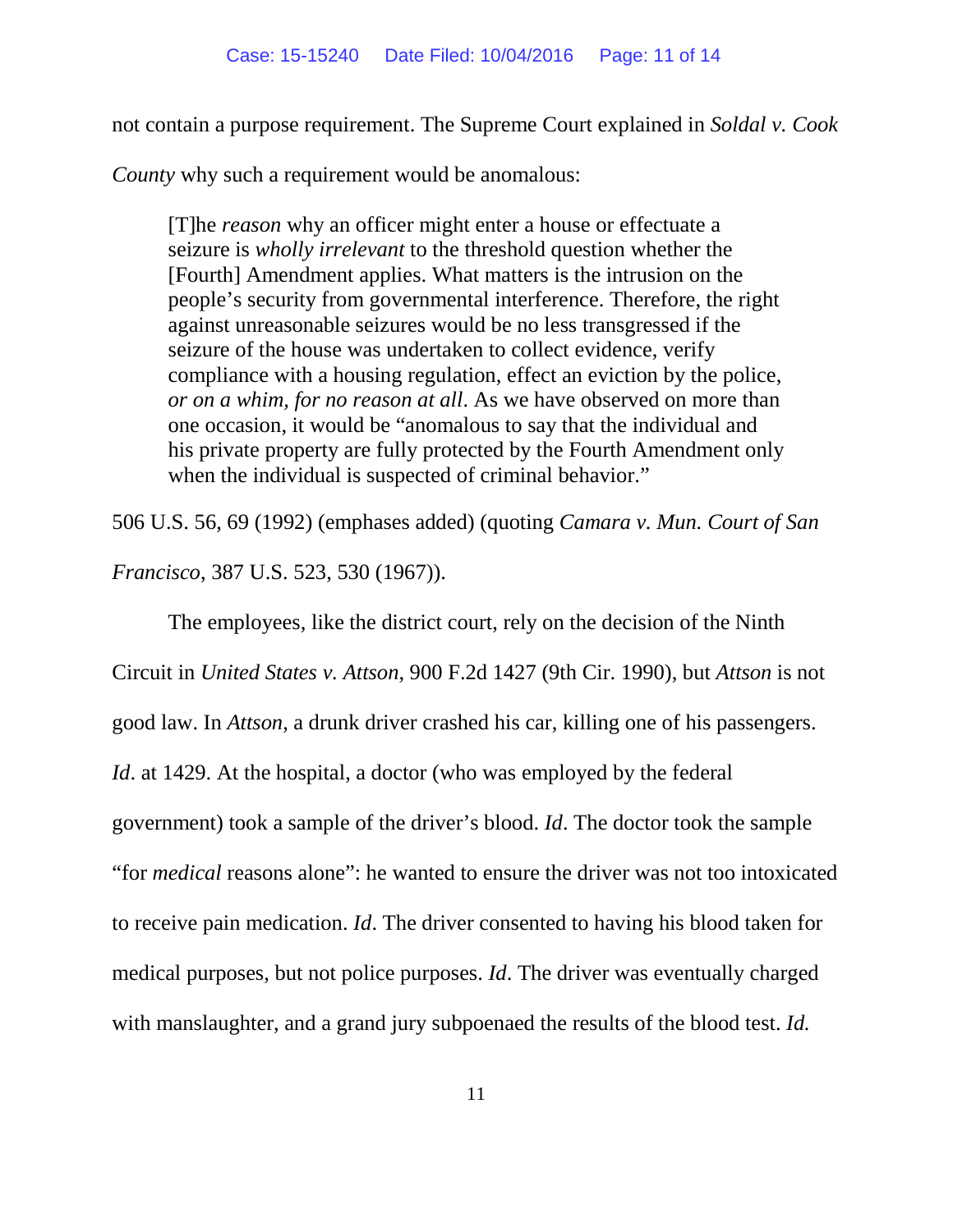When the driver filed a motion to suppress, the Ninth Circuit concluded that no "search" had occurred because the doctor was not "motivated by investigatory or administrative purposes." *Id*. at 1430–31, 1433. This reasoning flies in the face of *Soldal*, which the Supreme Court decided two years after *Attson*. And the reasoning in *Attson* contradicts our decision in *Lenz v. Winburn*, where we held that a "search" occurred when a guardian ad litem went through a closet to find clothes for a child that she was removing from the home. 51 F.3d 1540 (11th Cir. 1995). Citing *Soldal*, we expressly rejected the argument that a search must be "motivated by an investigative purpose." *Id.* at 1547. We held that "even though [the guardian] looked through [the child's] clothes out of concern for [the child's] comfort and not as part of any investigation, the search falls within the ambit of the Fourth Amendment." *Id*. at 1548. And later, the Ninth Circuit held, without citing *Attson*, that people "have a legitimate expectation of privacy in being free from an unwanted medical examination, whether or not that examination entails any particularly intrusive procedures." *Yin v. California*, 95 F.3d 864, 871 (9th Cir. 1996).

We acknowledge that several of our sister circuits require an investigative or administrative purpose even after *Soldal* in decisions involving "peeping Toms," but we find their reasoning unpersuasive. *See, e.g.*, *Doe v. Luzerne Cty.*, 660 F.3d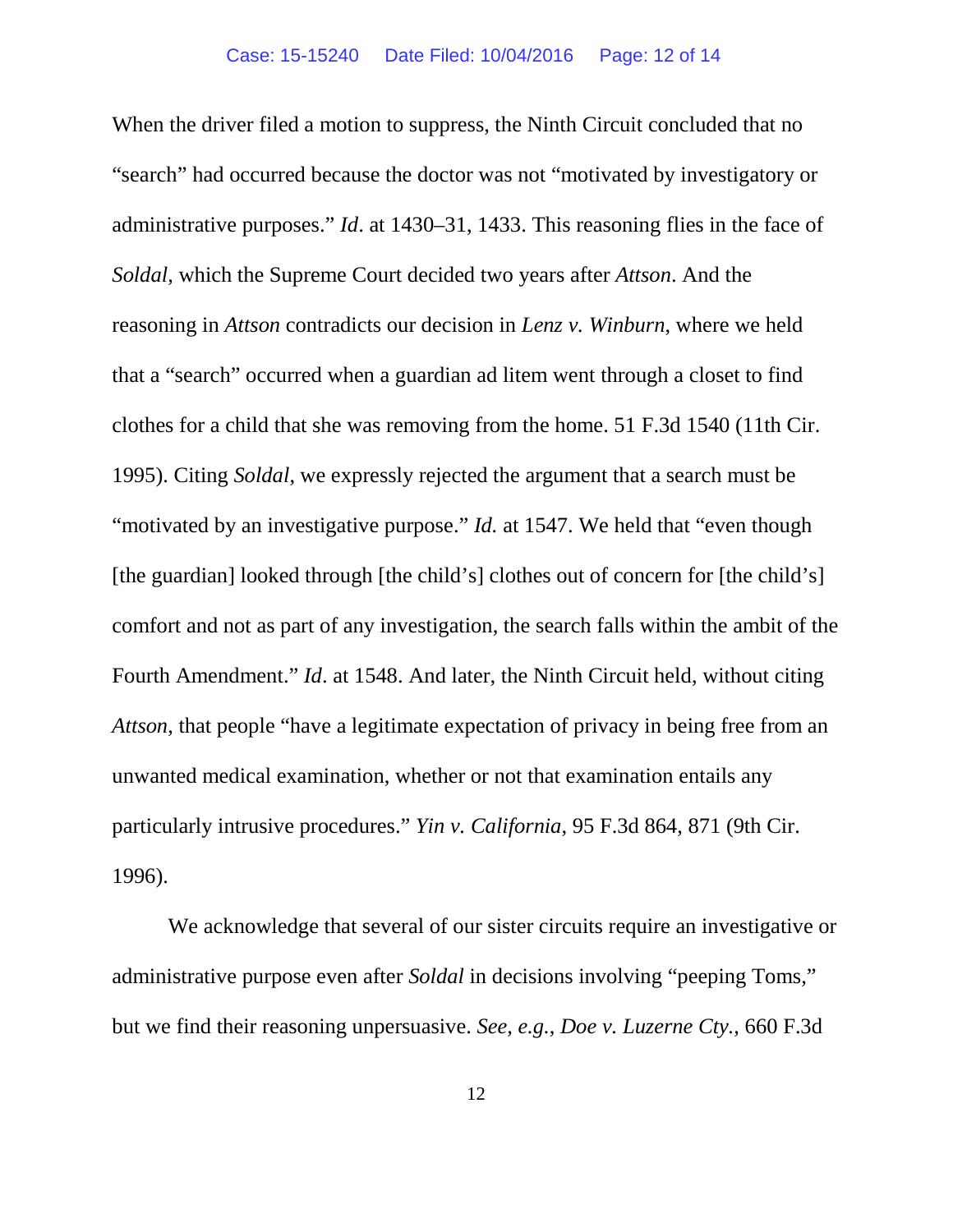169, 179 (3d Cir. 2011) (concluding no search occurred when a male police officer filmed a female police officer in the shower); *Poe v. Leonard*, 282 F.3d 123, 137 (2d Cir. 2002) (similar). For instance, the decision in *Luzerne County* did not even cite *Soldal*. The decision in *Poe* did, but it confined *Soldal* to disputes arising from an investigation by the government as an employer or in the course of an official performing a traditional governmental function. *Poe*, 282 F.3d at 136–37. In support, the court in *Poe* relied on five Supreme Court decisions, including *Soldal*, that it interpreted as arising in those circumstances. *Id.* We think the decision in *Poe* reads *Soldal* too narrowly. The Supreme Court did not suggest its holding was limited to instances involving a government employer-driven investigation or an officer performing a traditional governmental function. Instead, it held broadly, "What matters is the intrusion on the people's security from governmental interference." *Soldal*, 506 U.S. at 69. Moreover, even if we found these decisions persuasive, we must follow our decisions until they are overruled by the Supreme Court or an en banc decision of this Court. *United States v. Vega-Castillo*, 540 F.3d 1235, 1236 (11th Cir. 2008). The holding of *Lenz* squarely forecloses the ruling by the district court. We vacate the order dismissing the students' claim under the Fourth Amendment.